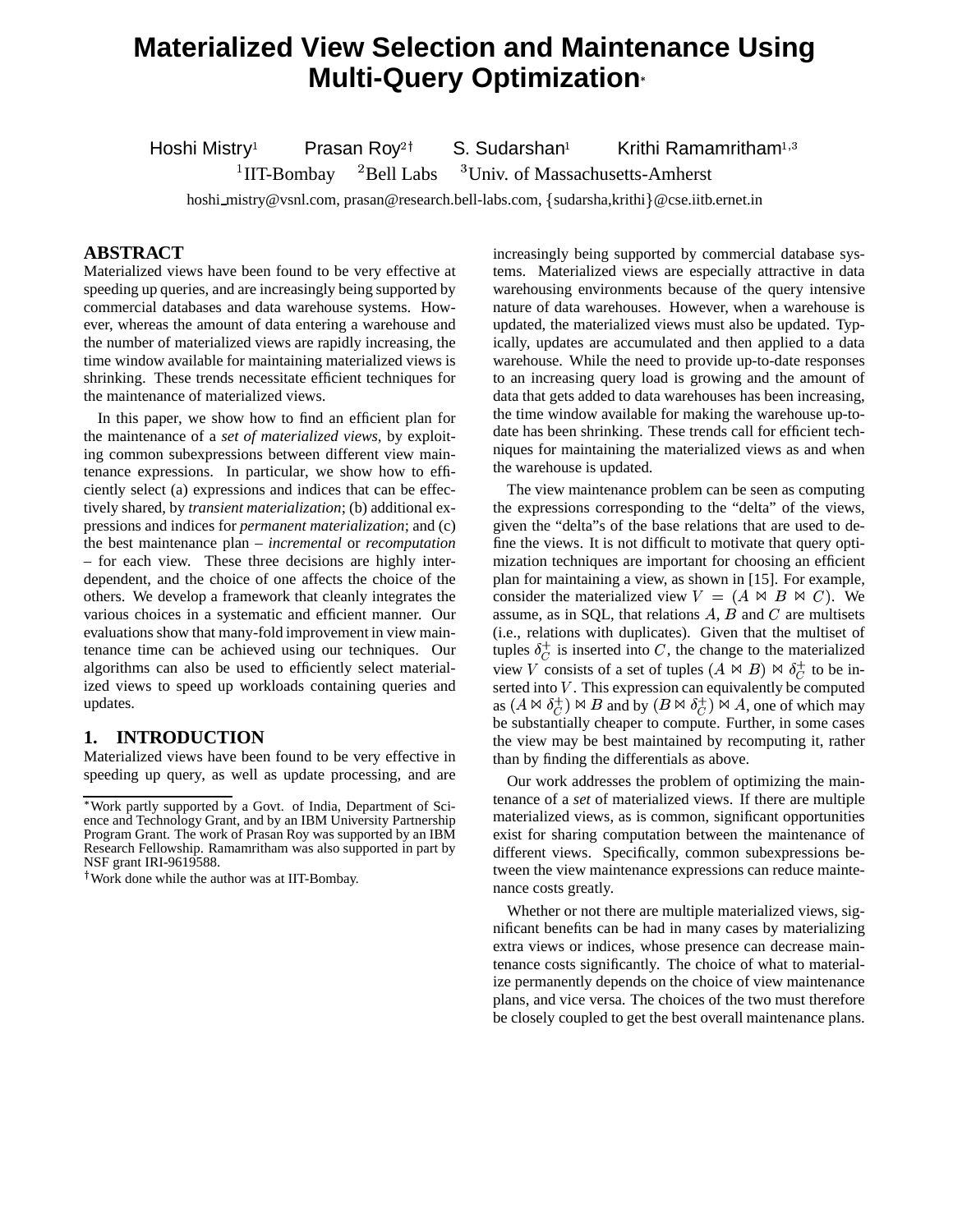

**Figure 1: Example view maintenance plan.** *Merge* **refreshes a view given its "delta".**

To motivate the techniques we propose, consider the following example.

EXAMPLE 1.1. Suppose we have three materialized views  $V1 = (A \bowtie B \bowtie C), V2 = (C \bowtie D \bowtie E)$  and  $V3 = (B \bowtie$  $C \bowtie D \bowtie E$ , and relations A and E are updated due to inserts. If the maintenance plans of the three views are chosen independently, the best view maintenance plan (incremental or recomputation) for each would be chosen, without any sharing of computation.

In contrast, as an illustration of the kind of plans our optimization methods are able to generate, Figure 1 shows a maintenance plan for the views that exploits sharing of computation. Here,  $(A \Join B \Join C)$  is refreshed incrementally, while  $(C \bowtie D \bowtie E)$  and  $(B \bowtie C \bowtie D \bowtie E)$  are recomputed. Two extra views,  $(B \bowtie C)$  and  $(D \bowtie E)$  have been chosen to be materialized. Of these,  $(B \bowtie C)$  is materialized *transiently*, and is disposed as soon as the views are refreshed; this could happen because there are also updates on B and C which make it expensive to maintain  $(B \bowtie C)$ as a materialized view. The result  $(D \bowtie E)$  has been chosen to be materialized *permanently*, and is itself refreshed incrementally given the updates to the relation  $E$ . Its full result is then used to recompute  $(C \bowtie D \bowtie E)$  as well as  $(B \bowtie C \bowtie D \bowtie E)$ .  $\Box$ 

**Contributions.** The contributions of this paper are as follows:

1. *We show how to exploit transient materialization of common subexpressions to reduce the cost of view maintenance plans.*

Sharing of subexpressions occurs when multiple views are being maintained, since related views may share subexpressions, and as a result the maintenance expressions may also be shared. Furthermore, sharing can occur even within the plan for maintaining a single view if the view has common subexpressions within itself. The shared expressions could include differential expressions, as well as full expressions which are being recomputed.

Here, *transient materialization* means that these results are materialized during the evaluation of the maintenance plan and disposed on its completion.

2. *We show how to efficiently choose additional expressions*

### *for permanent materialization to speed up maintenance of the given views.*

Just as the presence of views allows queries to be evaluated more efficiently, the maintenance of the given permanently materialized views can be made more efficient by the presence of additional permanently materialized views [12, 11]. That is, given a set of materialized views to be maintained, we choose additional views to materialize in order to minimize the overall view maintenance costs.

The expressions chosen for permanent materialization may be used in only one view maintenance plan, or may be shared between different views maintenance plans. We outline differences between our work and prior work in this area, in Section 2.

3. *We show how to determine the optimal maintenance plan for each individual view, given the choice of results for transient/permanent materialization*.

Maintenance of a materialized view can either be done *incrementally* or *by recomputation*. Incremental view maintenance involves computing the differential ("delta"s) of a materialized view, given the "delta"s of the base relations that are used to define the views, and merging it with the old value of the view. However, incremental view maintenance may not always be the best way to maintain a materialized view; when the deltas are large the view may be best maintained by recomputing it from the updated base relations.

Our techniques determine the maintenance policy, incremental or recomputation, for each view in the given set such that the overall combination has the minimum cost.

4. *We show how to make the above three choices in an integrated manner to minimize the overall cost.*

We propose a framework that cleanly integrates the choice of additional views to be transiently or permanently materialized, the choice of whether each of the given set of (user-specified) views must be maintained incrementally or by recomputation, and the choice of view maintenance plans.

5. We have implemented all our algorithms, and present a performance study, using queries from the TPC-D benchmark, showing very significant benefits due to our techniques.

Although the focus of our work is to speed up view maintenance, and we assume an initial set of views have been chosen to be materialized, our algorithms can also be used to choose extra materialized views to speed up a workload containing queries and updates.

**Paper Organization.** Related work is outlined in Section 2. Section 3 gives an overview of the techniques presented in this paper. Section 4 describes our system model, and how the search space of the maintenance plans is set up. Section 5 shows how to compute the optimal maintenance cost for a given set of permanently materialized views, and a given set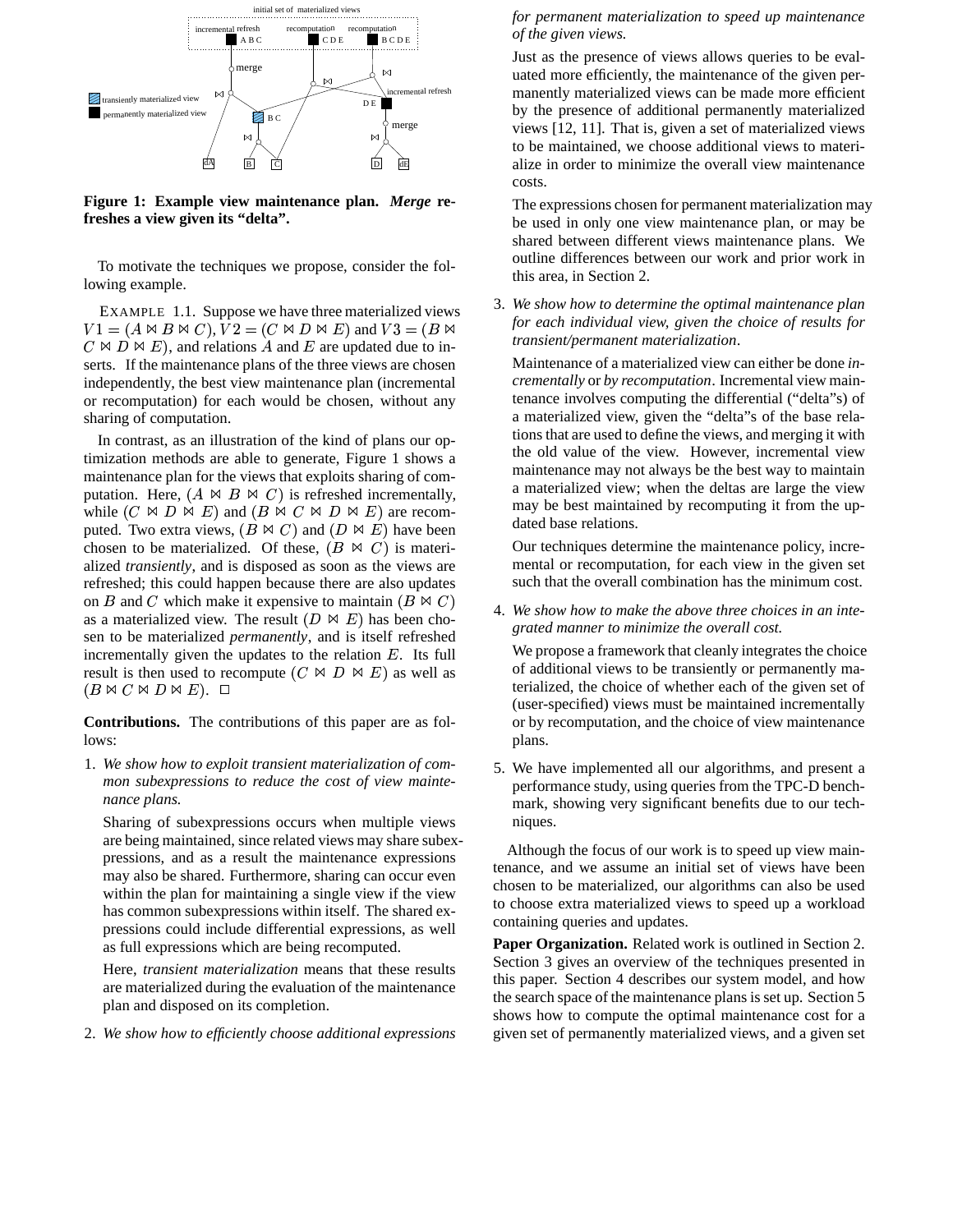of views to be transiently materialized during the maintenance. Section 6 describes a heuristic that uses this cost calculation to determine the set of views to be transiently or permanently materialized so as to minimize the overall maintenance cost. Section 7 outlines results of a performance study, and Section 8 concludes the paper.

# **2. RELATED WORK**

In the past decade, there has been a large volume of research on view maintenance, transiently materialized view selection (also known as multi-query optimization) and also on permanently materialized view selection. This work is summarized below. However, each of these problems have been addressed independently since the concerns were considered to be orthogonal; no prior work, to the best of our knowledge, has looked at addressing all of these problems in an integrated manner.

**View Maintenance.** Amongst the early work on computing the differential results of operations/expressions was Blakeley et al. [2]. Gupta and Mumick [7] provide a survey of view maintenance techniques.

Vista [15] describes how to extend the Volcano query optimizer [5] to compute the best maintenance plan, but does not consider the materialization of expressions, whether transient or permanent. [10] and [15] propose optimizations that exploit knowledge of foreign key dependencies to detect that certain join results involving differentials will be empty. Such optimizations are orthogonal and complementary to our work.

**Transiently Materialized View Selection (Multi-Query**

**Optimization).** Blakeley et al. [2] and Ross et al. [11] noted that the computation of the expression differentials has the potential for benefiting from multi-query optimization [14]. In the past, multi-query optimization was viewed as too expensive for practical use. As a result, [2] and [11] do not go beyond stating that multi-query optimization could be useful for view maintenance. Our recent work in [13] provides efficient heuristic algorithms for multi-query optimization, and demonstrates that multi-query optimization is feasible and effective.

However, none of the work on multi-query optimization considers updates or view maintenance, which is the focus of this paper. Using these techniques naively on differential maintenance expressions would be very expensive, since incremental maintenance expressions can be very large. We utilize the optimizations proposed by [13], but significant extensions are required to to take update costs into account, and to efficiently optimize view maintenance expressions.

**Permanently Materialized View Selection.** There has been much work on selection of views to be materialized. One notable early work in this area was by Roussopolous [12]. Ross et al. [11] considered the selection of extra materialized views to optimize maintenance of other materialized views/assertions, and mention some heuristics. The problem of materialized view selection for data cubes has seen much work, such as [9], who propose a greedy heuristic for the problem. Gupta [8] extends some of these ideas to a wider class of queries. Agrawal et al. [1] present heuristics for materialized view selection.

The major differences between our work and the above work on materialized view selection can be summarized as follows:

- 1. Earlier work in this area has not addressed optimization of view maintenance plans in the presence of other materialized views. Earlier work simply assumes that the cost of view maintenance for a given set of materialized views can be computed, without providing any details.
- 2. Earlier work does not consider how to exploit common subexpressions by temporarily materializing them because of their focus on permanent materialization. In particular, common subexpressions involving differential relations cannot be permanently materialized.
- 3. Earlier work does not cover efficient techniques for the implementation of materialized view selection algorithms, and their integration into state-of-the-art query optimizers. Showing how to do the above is amongst our important contributions.

# **3. OVERVIEW OF OUR APPROACH**

We extend the Volcano query optimization framework [5] to generate optimal maintenance plans. This involves the following subproblems:

1. *Setting up the Search Space of Maintenance Plans*

We extend the Query DAG representation of [5] and [13], which represents just the space of recomputation plans, to include the space of incremental plans as well. This new extension uses *propagation-based differential generation*, which propagates the effect of one delta relation at a time in a predefined order. Our approach has a lower space cost of optimization as compared to using incremental view maintenance expressions, and is easier to implement.

Propagation-based differential generation is explained in Section 4.1, and the extended Query DAG generation is explained in Section 4.2.

2. *Choosing the Policy for Maintenance and Computing the Cost of Maintenance*

We show how to compute the minimum overall maintenance cost of the given set of permanently materialized views, given a fixed set of additional views to be transiently materialized. In addition to computing the cost, the proposed technique generates the best consolidated maintenance plan for the given set of permanently materialized views. The maintenance plan chosen for each materialized view can be incremental or recomputation, based on costs.

Maintenance cost computation is explained in Section 5.

3. *Transient/Permanent Materialized View Selection*

Finally, we address the problem of determining the respective sets of transient and permanently materialized views that minimize the overall cost. Our technique uses,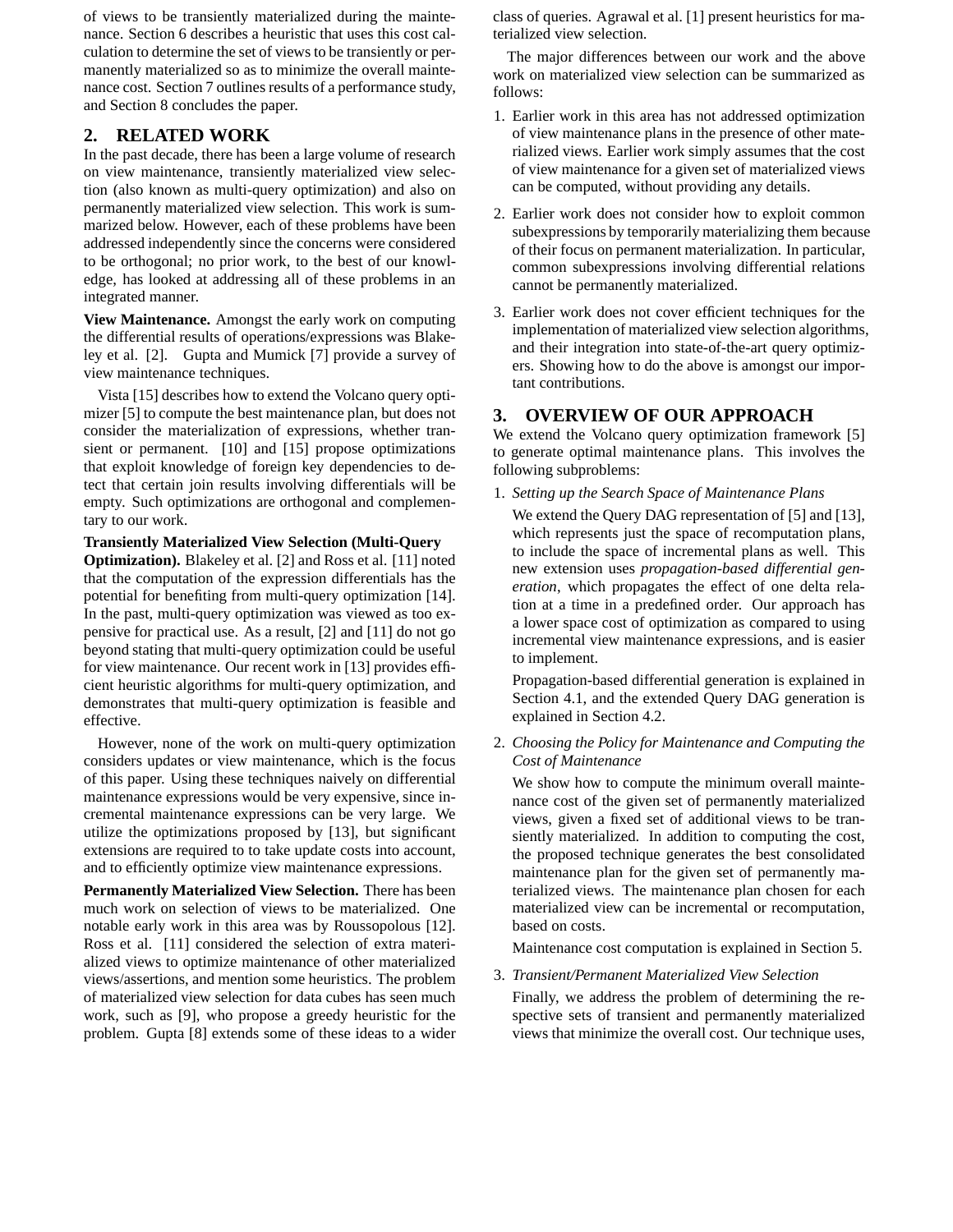as a subroutine, the previously mentioned technique for computing the best maintenance policy given fixed sets of permanently and temporarily materialized views. The costs of materialization of transiently materialized views and maintenance of permanently materialized views are taken into account by this step.

We propose a greedy heuristic that iteratively picks up views in order of benefit – where benefit is defined as the decrease in the overall materialization cost if this view is transiently or permanently materialized in addition to the views already chosen. Then, depending upon whether transient or permanent materialization of the view produces the greater benefit, the view is categorized as such.

The greedy heuristic is presented in Section 6.1, and several optimizations of this heuristic that result in an efficient implementation are described in Section 6.2.

## **4. SETTINGUPTHEMAINTENANCEPLAN SPACE**

In this section, we describe how the search space of maintenance plans is set up. As mentioned earlier, our approach to incremental maintenance is based on the compact propagationbased differential generation technique. This is described in Section 4.1. The Query DAG representation, used to represent the search space compactly, is described in Section 4.2.

In this paper, we assume that we are given an initial set of permanently materialized views. We may add more views to this set. We do not consider space limitations on storing materialized views in the main part of the paper, but address this issue in Section 6.3.

We assume that the updates (inserts/deletes) to relations are logged in corresponding *delta* relations, which are made available to the view refresh mechanism; for each relation R, there are two relations  $\delta_R^+$  and  $\delta_R^-$  denoting, respectively, the (multiset of) tuples inserted into and deleted from the relation  $R$ . The maintenance expressions in our examples assume that the old value of the relation is available, but we can use maintenance expressions based on the new values of the relations in case the updates have already been performed on the base relations.

We assume that the given set of materialized views is refreshed at times chosen by users, which are typically at regular intervals. For optimization purposes, we need estimates of the sizes of these delta relations. In production environments, the rates of changes are usually stable across refresh periods, and these rates can be used to make decisions on what relations to materialize permanently. We will assume that the average insert and delete sizes for each relation are provided as percentages of the full relation size. The insert and delete percentages can be different for different relations. Other statistics, such as number of new distinct values for attributes (in each refresh interval), if available, can also be used to improve the cost estimates of the optimizer.

# **4.1 Propagation-Based DifferentialGeneration for Incremental View Maintenance**

We generate the differential of an expression by propagating differentials of the base relations up the *expression tree*, one relation at a time, and only one update type (insertions or deletions) at a time. The differential propagation technique we use is based on the techniques used in [12] and [11].

The differential of a node in the tree is computed using the differential (and if necessary, the old value) of its inputs. We start at the leaves of the tree (the base relations), and proceed upwards, computing the differential expressions corresponding to each node.

For instance, the differential of a join  $E_1 \bowtie E_2$ , given inserts on relation R, is computed using the differentials of  $E_1$ and  $E_2$  and the old full results of  $E_1$  and  $E_2$ . The differential result is empty if  $R$  is used in neither  $E_1$  nor  $E_2$ . If  $R$  is used only in  $E_1$ , the differential is given by  $(\delta_{E_1} \bowtie E_2)$ ; symmetrically if R is used only in  $E_2$ , the differential is given by  $(E_1 \bowtie \delta_{E_2})$ . If R is used in both, the differential consists of  $(\delta_{E_1} \boxtimes E_2) \cup (E_1 \boxtimes \delta_{E_2}) \cup (\delta_{E_1} \boxtimes \delta_{E_2}).$ 

The process of computing differentials starts at the bottom, and proceeds upwards, so when we compute the differential to  $E_1 \bowtie E_2$ , the differentials of the inputs have been computed already. The full results are computed when required, if they are not available already (materialized views and base relations are available already).

Extending the above technique to operations other than join is straightforward, using standard techniques for computing the differentials of operations, such as those in [2]; see [7] for a survey of view maintenance techniques.

Our search space includes differentials of all plans equivalent to  $E_1 \Join E_2$ . In the case of joins, in particular, the search space will include plans where every intermediate result includes the differential of  $R$ . To illustrate this point, consider the view  $(A \bowtie B \bowtie C)$ . If we wish to compute the differential of the view when tuples are inserted into  $A$ , then the plans  $(B \bowtie (\delta_A^+ \bowtie C))$  and  $(\delta_A^+ \bowtie (B \bowtie C))$  would both be among the plans considered, and the cheapest plan is selected. Similarly, if we wish to compute the differential of the view when tuples are inserted into  $B$ , then the plans  $(A \bowtie (\delta_R^+ \bowtie C))$  and  $(\delta_R^+ \bowtie (A \bowtie C))$  would be amongst the alternatives. Using the differentials of a single expression, such as  $(A \bowtie (B \bowtie C))$  or  $(B \bowtie (A \bowtie C))$ , is not preferable for propagating all the base relation differentials.

Our optimizer's search space includes all of the alternatives for computing the differentials to  $(A \bowtie B \bowtie C)$ , including the above two, and the cheapest one is chosen for propagating the differential of each base relation.

Propagating differentials of only one type (inserts or deletes) to one relation at a time, simplifies choosing of a separate plan for each differential propagation. It is straightforward to extend the techniques to permit propagation of inserts and deletes to a single relation together, to reduce the number of different expressions computed.

We assume that the updates to the base relations are prop-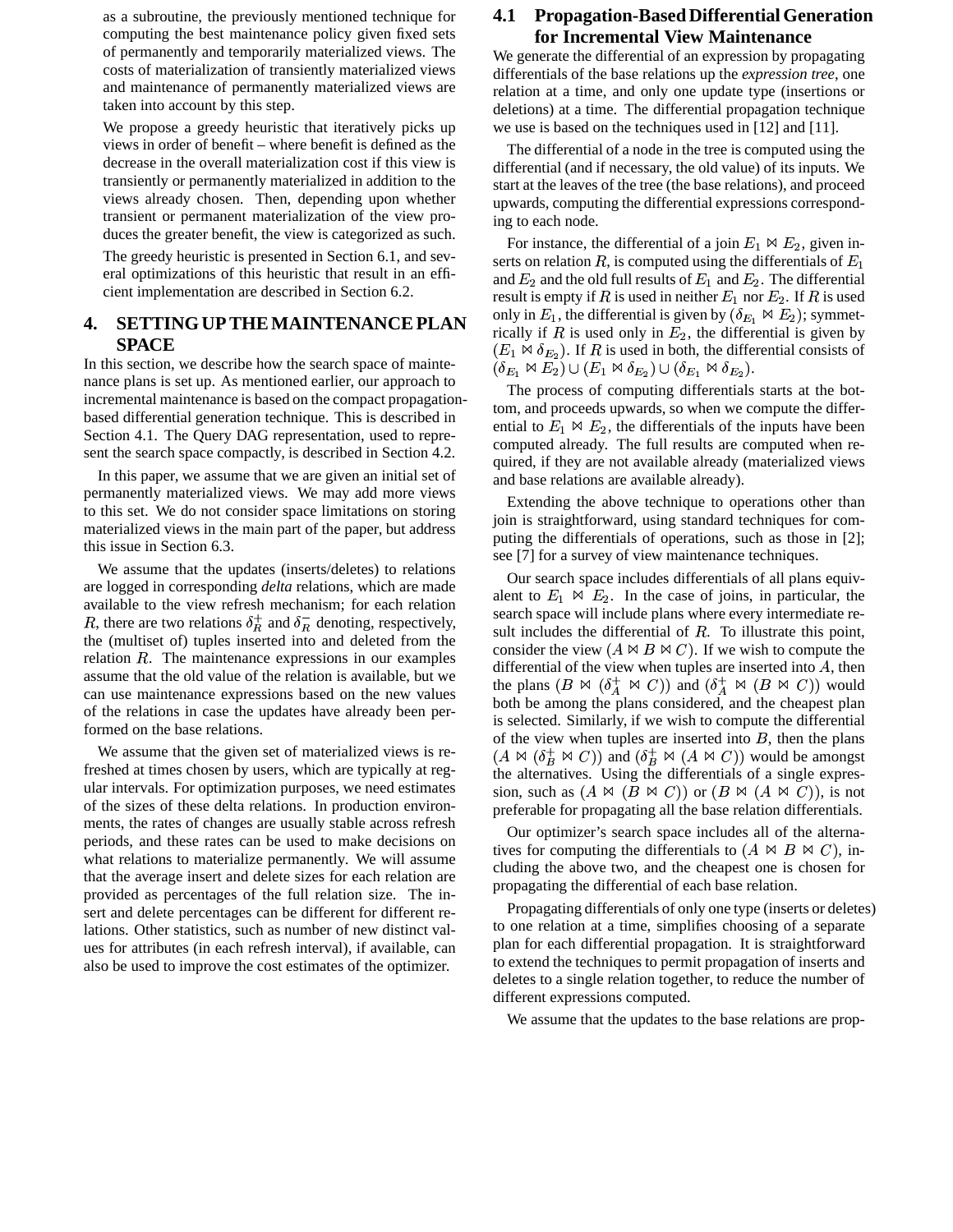agated one relation at a time. After each one is propagated, the base relation is itself updated, and the computed differentials are applied to all incrementally maintained materialized views.<sup>1</sup> We leave unspecified the order in which the base relations are considered. The order is not expected to have a significant effect when the deltas of all the relations are small percentages of the relation sizes: the relation statistics then do not change greatly due to the updates, and thus the costs of the plans should not be affected greatly by the order. For large deltas, our experimental results show that recomputation of the view is generally preferable to incremental maintenance, so the order of incremental propagation is not relevant.

An alternative approach for computing differentials is to generate the entire differential expression, and optimize it (see, e.g. [6]). However, the resultant expression can be very large – exponential in the size of the view expression. Optimizing such large expressions can be quite expensive, since query optimization is exponential in the size of the expression. Moreover, creating differential expressions is difficult with more complex expressions containing operations other than join (see, e.g. [6]). In contrast, the process of propagating differentials can be expressed purely in terms of how to compute the differentials for individual operations, given the differential of their inputs. As a result it is also easy to extend the technique to new operations.

### **4.2 The Query DAG Representation**

In this section, we briefly describe the representation used in our algorithm to represent the space of recomputation and incremental maintenance plans for the given set of views.

A *Query DAG* is a directed acyclic graph whose nodes can be divided into *equivalence nodes* and *operation nodes*; the equivalence nodes have only operation nodes as children and operation nodes have only equivalence nodes as children. We first explain how the space of recomputation plans is represented as a Query DAG. This is followed by a description of how this Query DAG is refined to represent differential plans as well.

### *4.2.1 Query DAG Representation for Recomputation Plans*

An operation node in the Query DAG corresponds to an algebraic operation, such as join  $(\mathbb{M})$ , select  $(\sigma)$ , etc. It represents the expression defined by the operation and its inputs. An equivalence node in the Query DAG represents the equivalence class of logical expressions that generate the same result set, each expression being defined by a child operation node of the equivalence node, and its inputs.

Figure 2 shows a Query DAG for the view  $A \bowtie B \bowtie C$ . Note that the DAG has exactly one equivalence node for every subset of  $\{A, B, C\}$ ; the node represents all ways of computing the joins of the relations in that subset. Though the Query DAG in this example represents only a single view



**Figure 2:** Query DAG for  $A \bowtie B \bowtie C$ . Commutativity not **shown; every join node has another join node with inputs exchanged, below the same equivalence node.**

 $A \bowtie B \bowtie C$ , in general, as indicated in Figure 1, a Query DAG can represent multiple views in a consolidated manner, with common subexpressions represented only once. Simple subsumption derivations, whereby a result such as  $\sigma_{A<5}(E)$ can be computed from a result  $\sigma_{A<10}(E)$ , or  $_A\mathcal{G}_{sum(C)}(E)$ can be generated from  $_{A,B}\mathcal{G}_{sum(C)}(E)$ , are also introduced when creating the consolidated Query DAG.

### *4.2.2 Incorporating Incremental Plans*

Consider a database consisting of *n* relations:  $R_1, \ldots, R_n$ . Then, for each equivalence node  $e$  in the Query DAG described above, we introduce  $n$  additional equivalence nodes  $\delta^1_{\sigma}, \ldots, \delta^{2n}_{\sigma}$ , where  $\epsilon_n^{2n}$ , where  $\delta_e^{2i-1}$  and **Property** and the contract of the contract of the contract of the contract of the contract of the contract of the contract of the contract of the contract of the contract of the contract of the contract of the contract of  $\delta_e^{2i-1}$  and  $\delta_e^{2i}$  (for  $i=1,\ldots,n$ ) correspond to the differentials of e with respect to  $\delta_{R_1}^+$  and  $\delta_{R_2}^$ respectively. For example, the equivalence node  $e:(R_1 \bowtie$  $R_2$ ) is refined into four additional equivalence nodes  $\delta^1$ .  $(\delta_{B_1}^+ \Join R_2), \ \delta_e^2 \; : \; (\delta_{B_1}^- \Join R_2), \ \delta_e^3 \; : \; (R_1 \Join \delta_{B_2}^+) \text{ and }$  $\delta_e^4$  :  $(R_1 \boxtimes \delta_{R_2}^-)$ .

We now describe the structure of  $\delta_{\epsilon}^{k}$ ,  $k=1..2n$ . For each child operation node  $o$  of  $e$ , there exists a child operation node  $o^k$  of  $\delta^k$ , representing the differential of  $o$  with respect to the corresponding base relation update. In the example above, consider equivalence node  $e$  having a child operation node  $\sigma$  which is a join operation; the children of  $\sigma$  are the equivalents nodes representing  $R_1$  and  $R_2$ . The node  $\delta_e^1$  has as its child an operation node  $o<sup>1</sup>$  which is a join operation, and the children of  $o^1$  are the equivalence nodes for  $\delta_{R_1}^+$  and  $R_2$ . The other nodes  $\delta_e^k$  are similar in structure.<sup>2</sup> As can be seen from the above example, the children of  $o<sup>k</sup>$  can be full results as well as differentials. The rationale of this construction was given in Section 4.1. As also mentioned in that section, the approach is easily extended to other operations.

The equivalence node  $e$  represents the full result; but this result varies as successive differentials  $\delta_e^1, \ldots, \delta_e^{2n}$  are me  $_{e}^{2n}$  are merged with it. For cost computation purposes, the system keeps an array  $L[0..2n]$  with e, where  $L[0]$  is the list of logical properties (such as schema and estimated statistics) of the old result and  $L[i]$ , for  $i=1..2n$ , is the list of logical properties of the result after the result has been merged with the

<sup>&</sup>lt;sup>1</sup>The differentials must be *logically* applied. The database system can give such a logical view, yet postpone physically applying the updates. By postponing physical application, multiple updates can be gathered and executed at once, reducing disk access costs.

<sup>&</sup>lt;sup>2</sup>The structure is a little more complicated when a relation R is used in both children of a join node, requiring a union of several join operations. The details are straightforward and we omit them for simplicity.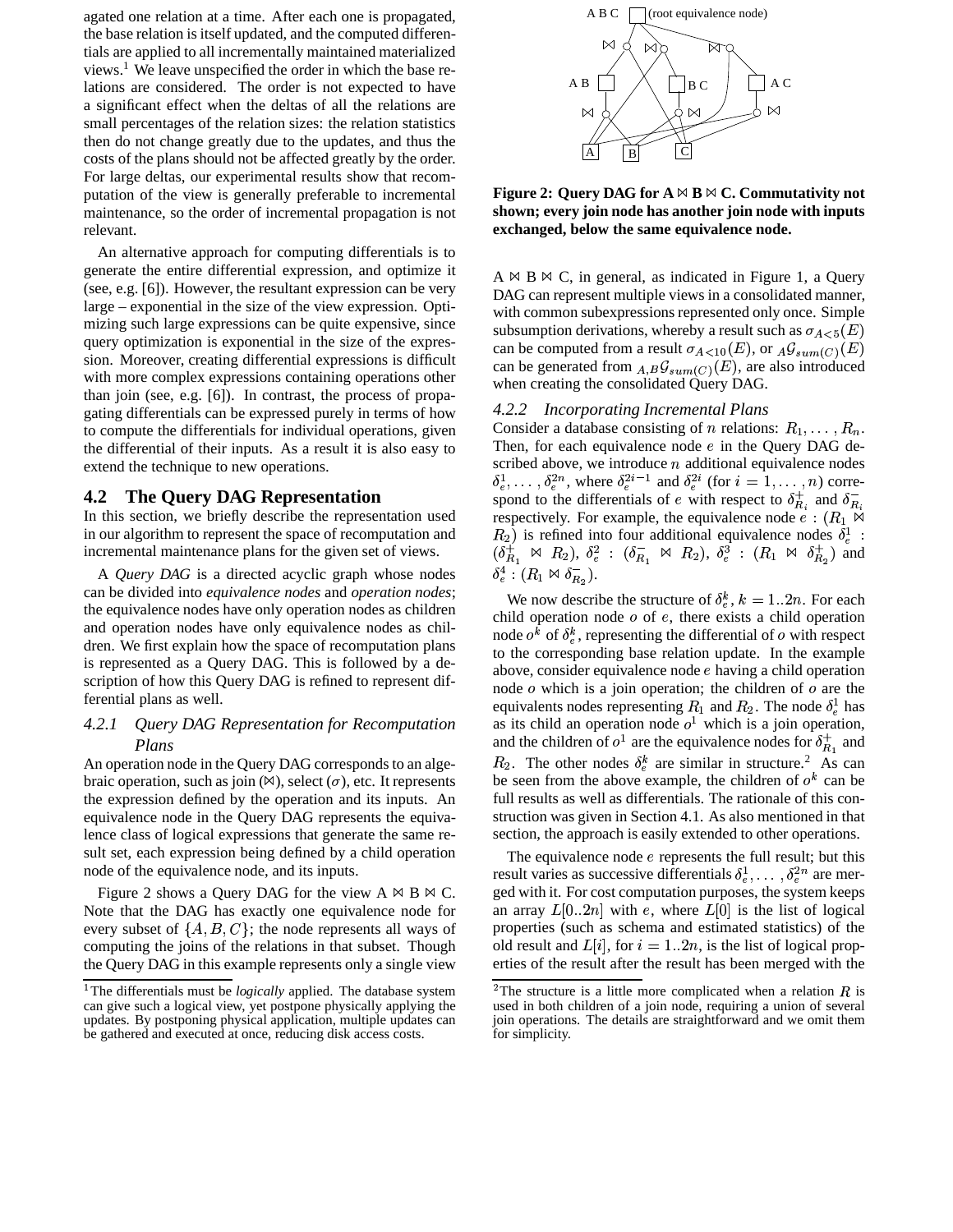differentials given by  $\delta_e^1, \ldots, \delta_e^i$ .

**Space-Efficient Implementation.** It might seem that by including all the differential expressions for each equivalence node, we have increased the size of the Query DAG by a factor of  $2n$ . However, our implementation reduces the cost by piggybacking the differential equivalence and operation nodes on the equivalence and operation nodes in the original Query DAG. These implementation details are explained next; however, for ease of explanation, in the rest of the paper, we stick to the above logical description.

For space efficiency, the equivalence nodes for each differential are not created separately in our implementation. Instead, each equivalence node  $e$  stores an array  $D[1..2n]$ , where  $D[k]$  logically represents the differential equivalence node  $\delta_e^k$ , and contains: (a) logical properties of the differential result  $\delta_e^k$ , and (b) the best plan for computing  $\delta_e^k$ .

If e does not depend on a relation  $R_i$ , or if there is no corresponding update, then the logical properties and best plan ((a) and (b) above) for  $D[2i - 1]$  and  $D[2i]$  are set as null. In addition, as in the original representation, the equivalence node  $e$  stores the best plan for (and cost of) recomputing the entire result of the node after all updates have been made on the base relations.

**Physical Properties.** The Query DAG representation can be extended to incorporate *physical properties* [5], such as sort order, that do not form part of the logical data model. The extension results in a *Physical Query DAG*, in which an equivalence node in the Query Dag is refined to multiple physical equivalence nodes, one per required physical property. Our search algorithms handle physical properties, but to keep our description simple, we do not explicitly consider physical properties further.

However, it is important to note that, as suggested by [13], we model the presence of an index on a result as a physical property of the result. Our techniques thereby perform index selection as a special case of physical property selection. In fact, significant performance benefits are achieved by selecting appropriate indices for permanent materialization, especially when the number of inserts/deletes is a small percentage of the relation size.

#### **5. MAINTENANCE COST COMPUTATION**

In this section, we derive formulae for the total maintenance cost for a set  $\mathcal{M}_p$  of views materialized permanently and a set  $\mathcal{M}_t$  of views materialized temporarily. The optimizer basically traverses the Query DAG structure, applying these formulae, to find the overall cost.

The set  $\mathcal{M}_t$  can have views corresponding to entire results (e.g.  $A \Join B$ ), as well as views corresponding to differentials (e.g.  $\delta_A^+ \bowtie B$ ). In contrast, the set  $\mathcal{M}_p$  can only have views corresponding to entire results; this is because the differentials are only used during view maintenance.

The computation cost of the equivalence node  $e$ , denoted  $c(e | \mathcal{M}_p, \mathcal{M}_t)$ , is computed as follows, where  $\mathcal{C}(e)$  is the set

of children operation nodes of e.

$$
c(e|\mathcal{M}_p, \mathcal{M}_t) = \begin{cases} \min_{o \in \mathcal{C}(e)} c(o|\mathcal{M}_p, \mathcal{M}_t) \\ \text{if } \mathcal{C}(e) \neq \phi \\ 0 \text{ if } \mathcal{C}(e) = \phi \text{ (i.e. } e \text{ is a relation)} \end{cases}
$$

In terms of forming the execution plan, the above equation represents the choice of the operation node with the minimum cost in order to compute the expression corresponding to the equivalence node  $e$ .

The computation cost of an operation node  $o$ , denoted  $c(o|\mathcal{M}_p, \mathcal{M}_t)$ , is:

$$
c(o|\mathcal{M}_p, \mathcal{M}_t) = locale(o) + \sum_{e \in C(o)}childc(e|\mathcal{M}_p, \mathcal{M}_t)
$$

where  $localc(o)$  is the "local" computation cost of the operation  $o$ ,  $\mathcal{C}(o)$  is the set of children equivalence nodes of *o*, and  $childc(e|M_p, M_t)$  is the cost of computing the child equivalence node  $e$ , given by:

$$
childc(e|\mathcal{M}_p, \mathcal{M}_t) = \left\{ \begin{array}{l} reusec(e) \\ \text{if } e \in \mathcal{M}_p \cup \mathcal{M}_t \\ c(e|\mathcal{M}_p, \mathcal{M}_t) \\ \text{if } e \notin \mathcal{M}_p \cup \mathcal{M}_t \end{array} \right.
$$

where  $reusec(e)$  is the cost of reusing the result of the materialized view e.

During transient materialization, the view is computed and materialized on the disk for the duration of the maintenance processing. Thus, the cost of transiently materializing a view  $e \in \mathcal{M}_t$ , denoted by  $trmate(e|\mathcal{M}_p, \mathcal{M}_t)$ , is:

$$
trmate(e|\mathcal{M}_p, \mathcal{M}_t) = c(e|\mathcal{M}_p, \mathcal{M}_t) + mate(e)
$$

where  $\text{mate}(e)$ , is the cost of materializing the view (on disk, assuming materialized views do not fit in memory).

Further, for a given  $e \in \mathcal{M}_p$ , the cost of recomputing the result from the base relations is  $c(e|\mathcal{M}_p, \mathcal{M}_t)$ ; and the cost of computing the differential  $\delta_e^k$ ,  $k = 1..2n$ , is  $c(\delta_e^k | \mathcal{M}_p, \mathcal{M}_t)$ . Let  $merge(\delta_e^k)$  denote the cost of merging the differential corresponding to  $\delta_e^k$  with the view after the differentials corresponding to  $\delta_e^1, \ldots, \delta_e^{k-1}$  have alr  $k^{-1}$  have already been merged. Then, the cost of incrementally maintaining  $e$ , denoted by  $imntc(e|M_p, \mathcal{M}_t)$ , is:

$$
imntc(e|\mathcal{M}_p, \mathcal{M}_t) = \newline \sum_{k=1}^{2n} (c(\delta_e^k|\mathcal{M}_p, \mathcal{M}_t) + mergec(\delta_e^k))
$$

On the other hand, maintenance by recomputation involves computing the view and materializing it, replacing the old value of the view. The recomputation maintenance cost, denoted by  $rmtc(e|M_p, \mathcal{M}_t)$ , is:

$$
rmntc(e|M_p, \mathcal{M}_t) = c(e|\mathcal{M}_p, \mathcal{M}_t) + mate(e)
$$

where  $\text{mate}(e)$ , as before, is the cost of materializing the view. Notice that  $rmntc(e|M_p, M_t)$  above is the same as<br> $t r m ct c(e|M_{\perp} | M_t)$  the cost of transiently materializing c  $trmate(e|M_p, M_t)$ , the cost of transiently materializing e<br>derived extient As such we do not consider materializing derived earlier. As such, we do not consider materializing a view permanently and maintaining using recomputation, unless it was already specified as permanently materialized.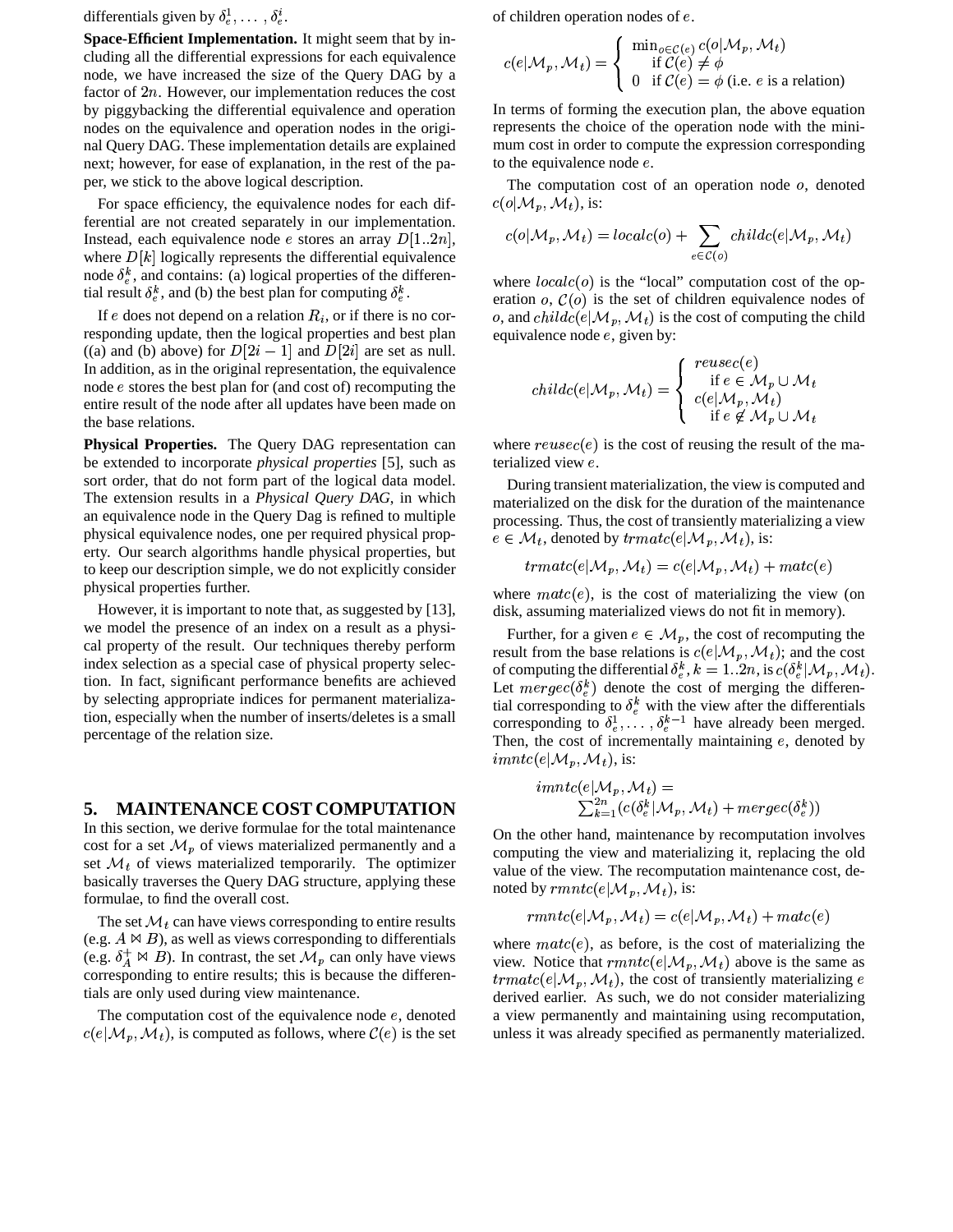For, if recomputation is the cheapest way of maintaining a view, we may as well materialize it transiently: keeping it permanently would not help the next round of view maintenance. Thus, the cost of maintaining the permanently materialized view  $e \in \mathcal{M}_p$ , denoted by  $mntc(e|\mathcal{M}_p, \mathcal{M}_t)$ , is as follows, where  $M$  is the set of views given as already materialized in the system.

$$
mntc(e|\mathcal{M}_p, \mathcal{M}_t) = \left\{ \begin{array}{ll} \min(imntc(e|\mathcal{M}_p, \mathcal{M}_t), & \mathcal{M}_p \\ rmtc(e|\mathcal{M}_p, \mathcal{M}_t)) & \text{if } e \in \mathcal{M} \\ \text{imntc}(e|\mathcal{M}_p, \mathcal{M}_t) & \text{if } e \in \mathcal{M}_p - \mathcal{M} \end{array} \right.
$$

For  $e \in M$ , the choice corresponds to selecting the refresh mode – incremental refresh or recomputation – depending on whichever is cheaper.

Thus, the total cost incurred in maintaining the materialized views in  $\mathcal{M}_p$  given that the views in  $\mathcal{M}_t$  are transiently materialized, denoted  $totalc(\mathcal{M}_p, \mathcal{M}_t)$ , is:

$$
totalc(\mathcal{M}_p, \mathcal{M}_t) = \sum_{e \in \mathcal{M}_p} mntc(e|\mathcal{M}_p, \mathcal{M}_t) + \sum_{e \in \mathcal{M}_t} trmate(e|\mathcal{M}_p, \mathcal{M}_t)
$$

Given the set  $M$  of views already materialized in the system, we need to determine the set  $\mathcal{M}_p(\supseteq \mathcal{M})$  of views to be permanently materialized, as well as the set of views  $\mathcal{M}_t$ to be transiently materialized, such that  $totalc(\mathcal{M}_p, \mathcal{M}_t)$ is minimized. In the next section, we propose a heuristic greedy algorithm to determine  $\mathcal{M}_p$  and  $\mathcal{M}_t$ .

As mentioned earlier, the optimizer performs a depth-first traversal of the Query DAG structure, applying these formulae at each node, to find the overall cost.

# **6. TRANSIENT/PERMANENTMATERIAL-IZED VIEW SELECTION**

We now describe how to integrate the choice of extra materialized views with the choice of best plans for view maintenance. In Section 6.1, we present the basic algorithm for selecting the two sets of views for transient and permanent materialization respectively, followed by a discussion of some optimizations and extensions in Section 6.2.

#### **6.1 The Basic Greedy Algorithm**

Given a set of results  $\mathcal{M}_p$  and  $\mathcal{M}_t$  already chosen to be respectively permanently and transiently materialized, and a equivalence node  $x$ , the benefit of additionally materializing x, benefit(x| $\mathcal{M}_p$ ,  $\mathcal{M}_t$ ), is defined as:

$$
benefit(x|M_p, M_t) =
$$
\n
$$
\begin{cases}\ntotalc(M_p, M_t) - \min(totalc(M_p \cup \{x\}, M_t), \\
totalc(M_p, M_t \cup \{x\})) \\
\text{if } x \text{ is a full result} \\
totalc(M_p, M_t) - totalc(M_p, M_t \cup \{x\}) \\
\text{if } x \text{ is a differential}\n\end{cases}
$$

Using the expression for  $totalc(\mathcal{M}_p, \mathcal{M}_t)$  derived in the previous section, along with the observations that (a) if  $x$  is a full result, then for all  $e \in \mathcal{M}_p, mntc(e|\mathcal{M}_p, \mathcal{M}_t \cup \{x\}) =$  added to  $\mathit{ntc}(e|\mathcal{M}_p \cup \{x\}, \mathcal{M}_t)$ , and also that (b) for all  $e \in \mathcal{M}_t$ ,

Proceedure GREEDY

\nInput: 
$$
M
$$
, the set of equivalence nodes

\nfor the initial materialized views

\nS, the set of candidate equivalence nodes for materialization.

\nOutput:  $M_p$ , the set of equivalence nodes to be materialized permanently

\n $M_t$ , the set of equivalence nodes to be materialized transformally

\nBegin

\n $M_p = M; M_t = \phi$ 

\nwhile  $(S \neq \phi)$ 

\n1: Pick the node  $x \in S$  with the highest  $benet{it(x|M_p, M_t)}$  if  $(benet{it(x|M_p, M_t) < 0)$  break; /\* No further benefits, stop \*/ if  $(x \text{ is a full result and } \text{mntc}(x|M_p, M_t) < \text{trmatc}(x|M_p, M_t))$ 

\n $M_p = M_p \cup \{x\}$ 

\nelse  $M_t = M_t \cup \{x\}$ 

\nreturn  $(M_p, M_t)$ 

\nEnd

\nEnd

### $\{e | \forall x_i p, \forall x_i f \}$  **Transient/Permanent Materialization Figure 3: The Greedy Algorithm for Selecting Views for**

 $trmate(e|M_p, M_t \cup \{x\}) = trunc(e|M_p \cup \{x\}, M_t),$ <br>the above can be simplified to: the above can be simplified to:

$$
benefit(x|M_p, \mathcal{M}_t) = \\ gain(x|\mathcal{M}_p, \mathcal{M}_t) - inv(x|\mathcal{M}_p, \mathcal{M}_t)
$$

where  $gain(x|\mathcal{M}_p, \mathcal{M}_t)$ , the gain due to additionally mate-<br>rializing x is given by: rializing  $x$ , is given by:

$$
gain(x|\mathcal{M}_p, \mathcal{M}_t) =
$$
  
\n
$$
\sum_{e \in \mathcal{M}_p} (mntc(e|\mathcal{M}_p, \mathcal{M}_t) - mntc(e|\mathcal{M}_p, \mathcal{M}_t \cup \{x\}))
$$
  
\n
$$
+ \sum_{e \in \mathcal{M}_t} (trmatc(e|\mathcal{M}_p, \mathcal{M}_t) -
$$
  
\n
$$
trmatc(e|\mathcal{M}_p, \mathcal{M}_t \cup \{x\}))
$$

and  $inv(x|M_p, M_t)$ , the investment in additionally materializing  $x$ , is given by:

$$
inv(x | \mathcal{M}_p, \mathcal{M}_t) = \left\{ \begin{array}{l} \min(mntc(x | \mathcal{M}_p, \mathcal{M}_t), \\ \textit{trmate}(x | \mathcal{M}_p, \mathcal{M}_t)) \\ \text{if } x \text{ is a full result} \\ \textit{trmate}(x | \mathcal{M}_p, \mathcal{M}_t) \\ \text{if } x \text{ is a differential} \end{array} \right.
$$

Figure 3 outlines a greedy algorithm that iteratively picks nodes to be materialized. The procedure takes as input the set  $\mathcal S$  of candidates (equivalence nodes, and their differentials) for materialization, and returns the sets  $\mathcal{M}_p$  and  $\mathcal{M}_t$ of equivalence nodes to be materialized permanently and transiently, respectively.  $\mathcal{M}_p$  is initialized to  $\mathcal{M}$ , the set of equivalence nodes for the initial materialized views, while  $\mathcal{M}_t$  is initialized as empty. At each iteration, the equivalence node  $x \in S$  with the maximum benefit is selected for materialization. If  $x$  is a full result, then it is added to either  $\mathcal{M}_p$  or  $\mathcal{M}_t$  based on whether maintaining it or transiently materializing it is cheaper; if  $x$  is a differential, then it is added to  $\mathcal{M}_t$  since it cannot be permanently materialized.

Naively, the candidate set  $S$  can be the set of all equiva-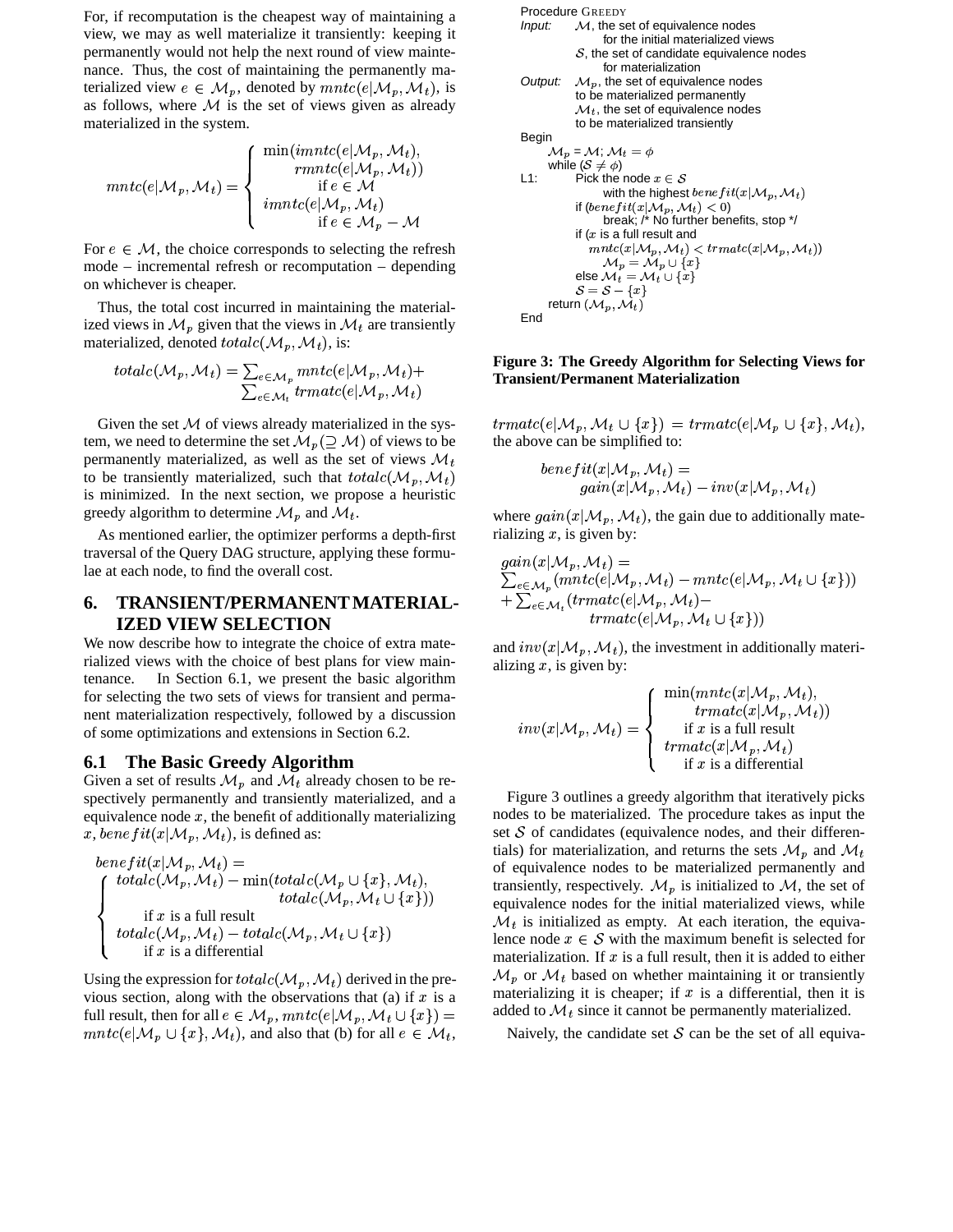lence nodes in the Query DAG (full results as well as differentials). In Section 6.2, we consider approaches to reduce the candidate set.

# **6.2 Optimizations**

Three important optimizations to the greedy algorithm for multi-query optimization are presented in [13]. We extend these to handle differentials, as follows.

1. There are many calls to  $benefit$  (and thereby to  $mntc$ and  $trmate$ ) at line L1 of Figure 3, with different pa-<br>remoters  $\Delta$  simple option is to process each call to the rameters. A simple option is to process each call to the above independent of other calls. However, observe that  $\mathcal{M}_p$  and  $\mathcal{M}_t$  change minimally in successive calls successive calls take parameters of the form  $\mathcal{M}_p \cup \{x\}$ or  $\mathcal{M}_t \cup \{x\}$ , where only x varies. That is, if one call considers materializing a set of the form  $\mathcal{M}_p \cup \{x_1\}$  (or  $\mathcal{M}_t \cup \{x_1\}$ , the next call would consider materializing a different set of the form  $\mathcal{M}_p \cup \{x_2\}$  (or  $\mathcal{M}_t \cup \{x_2\}$ ). The best plans computed earlier does not change for nodes that are not ancestors of either  $x_1$  or  $x_2$ . It makes sense for a call to leverage the work done by a previous call by recomputing best plans only for ancestors of  $x_1$  and  $x_2$ .

The incremental cost update algorithm presented in [13] maintains the state of the Query DAG (which includes previously computed best plans for the equivalence nodes) across calls, and may even avoid visiting many of the ancestors of  $x_1$  and  $x_2$ . We modify the incremental cost update algorithm to handle differentials as follows.

- (a) If the full result of a node is materialized, we update not only the cost of computing the full result of each ancestor node, but also the costs for the  $2n$  differentials of each ancestor node since the full result may be used in any of the  $2n$  differentials. Propagation up from an ancestor node can be stopped if there is no change in cost to computing the full result or any of the differentials.
- (b) If the differential of a node with respect to a given update is materialized, we update only the differentials of its ancestors with respect to the same update. Propagation can stop on ancestors whose differentials with respect to the given update do not change in cost.
- 2. With the greedy algorithm as presented above, in each iteration the benefit of every candidate node that is not yet materialized is recomputed since it may have changed. The *monotonicity optimization* is based on the assumption that the benefit of a node cannot increase as other nodes are chosen to be materialized – while this is not always true, it is often true in practice. The monotonicity optimization makes the above assumption, and does not recompute the benefit of a node  $x$  if the new benefit of some node  $y$  is higher than the previously computed benefit of  $x$ . It is clearly preferable to materialize  $y$  at this stage, rather than  $x$  — assuming monotonicity holds, the benefit of  $x$  could not have increased since it was last computed, and it cannot be the node with highest benefit

now, hence its benefit need not be recomputed now. Thus, recomputations of benefit are greatly reduced.

3. It is wasteful to transiently materialize nodes unless they are used multiple times during the refresh. An algorithm for computing sharability of nodes is proposed in [13], which detects equivalence nodes that can potentially be used multiple times in a single plan. We consider differential results for transient materialization only if the corresponding full result is detected to be sharable.

The sharability optimization cannot be applied to full results in our context, since a full result may be worth materializing permanently even if it is used in only one query. Thus all full results are candidates for optimization.

Due to lack of space, we omit details of all the above optimizations.

We tried out an optimization where all differentials of an expression are considered as a single unit of materialization. That is, the greedy algorithm either chooses all differentials for materialization (based on the benefit of materializing all of them), or none. (As a post-pass of greedy, any materialized result that is not used is discarded.) One benefit of the optimization is that the number of candidates considered by the greedy algorithm decreases, leading to a reduction in optimization time. Although the optimization could possibly result in somewhat worse plans, there may also be cases where it may give a better plan. This can occur, for example, when the best plan with no differentials materialized uses recomputation, and materializing any one differential will not change the best plan (and thus have no benefit), but materializing all differentials at once may change the best plan to incremental computation and thus have a positive benefit.

# **6.3 Extensions**

The algorithms outlined above can be extended to deal with limited space for storing materialized results by modifying the greedy algorithm to prioritize results in order of benefit per unit space (computed by dividing the benefit by the size of the result). If the space available for permanent and transient materialized results are separate, we can modify the algorithm to continue considering results for permanent (resp. transient) materialization even after the space of transient (resp. permanent) materialization is exhausted.

# **7. PERFORMANCE STUDY**

We implemented the algorithms described earlier for finding optimal plans for view maintenance. As mentioned earlier, the implementation performs index selection along with selection of results to materialize. The implementation was performed on top of an existing query optimizer.

# **7.1 Performance Model**

We used a benchmark consisting of views representing the results of queries based on the TPC-D schema. In particular, we separately considered the following two workloads:

• Set of Views Workload. A set of 10 views, 5 with aggregates and 5 without, on a total of 8 distinct relations. There is some amount of overlap across these views, but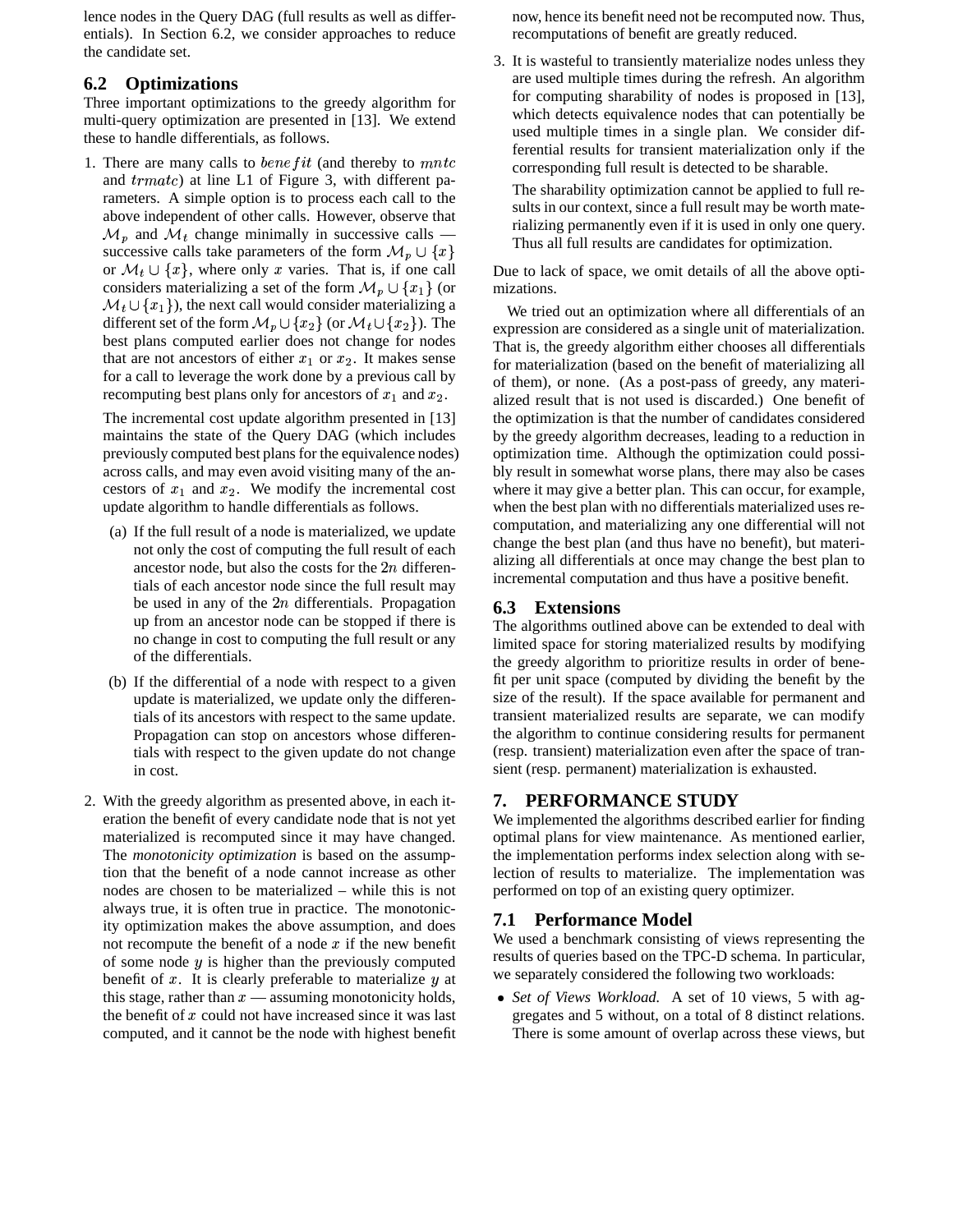most of the views have selections that are not present in other views, limiting the amount of overlap.

• Single Views Workload. The same views as above, but each optimized and executed separately, and we show the sum of the view maintenance times. Since the views are optimized separately, sharing between views cannot be exploited.

The purpose of choosing a simple workload in addition to the complex workload is to show that our methods are very effective not only for big sets of overlapping complex views, where one might argue that simple multi-query optimization may be as effective, but also for singleton views without common subexpressions, where a technique based exclusively on multi-query optimization would be useless.

The performance measure is *estimated maintenance cost*. The cost model used takes into account number of seeks, amount of data read, amount of data written, and CPU time for in-memory processing. Our cost model is fairly sophisticated and, as reported in our earlier work [13], we have verified its accuracy by comparing its estimates with numbers obtained by running queries on commercial database systems. We found close agreement (within around 10 percent) on most queries, which indicates that the numbers obtained in our performance study are fairly accurate.

We provide performance numbers for different percentages of updates to the database relations; we assume that all relations are updated by the same percentage. In our notation, a 10% update to a relation consists of inserting 10% as many tuples are currently in the relation.

We assume a TPC-D database at scale factor of 0.1, that is the relations occupy a total of 100 MB. The buffer size is set at 8000 blocks, each of size 4KB, for a total of 32 MB, although we also ran some tests at a much smaller buffer size of 1000 blocks. However, the numbers are not greatly affected by the buffer size, and in fact smaller buffer sizes can be expected to benefit more from sharing of common subexpressions. The tests were run on an Ultrasparc 10, with 256 MB of memory.

### **7.2 Performance Results**

The purpose of the experiments reported in this section is to:

- 1. Verify the efficacy of transient and permanent materialization of additional views (Section 7.2.1),
- 2. Verify the efficacy of adaptive determination of maintenance policy for each permanently materialized view (Section 7.2.2), and
- 3. Establish that our methods are indeed practical by showing that the overheads of our optimization-based techniques are reasonable, and that our methods scale with respect to increasing number of views (Section 7.2.3).

### *7.2.1 Effect of Transient and Permanent Materialization*

We executed the following variations of our algorithm:

• *No Materialization*. Neither transient nor permanent materialization of additional views is allowed. That is, only the given set of initial views is permanently materialized and maintained without any sharing. This corresponds to the current state of the art.

- Only Transient. Transient materialization is allowed, but permanent materialization of additional views is disallowed. This corresponds to using multi-query optimization in view maintenance.
- *Transient and Permanent*. Both transient and permanent materialization of additional results is allowed. This corresponds to the techniques proposed in this paper.

In all the cases, the maintenance policy of each of the views is decided based on whether recomputation and incremental computation is cheaper, given the constraints in each case as above. All the numbers reported incorporate the optimization of treating all differentials of an expression as a single unit of materialization; we consider the effect of not using the optimization later. The results for the single view workload and the set of views workload are reported in Figure 4.

For the single-view workload, transient materialization is not useful if the view maintenance plan used is recomputation, but when incremental computation is used, full results can potentially be shared between differentials corresponding to updates of different base relations. Indeed, we found several such instances at low update percentages, although they did not have a large impact on the cost. At higher update percentages we found fewer such occurrences, and using only transient materialization did not offer much benefit. However, permanent materialization of intermediate results reduces the overall materialization cost by nearly 50% for smaller update percentages (the smallest update percentage we considered was 1%). These results clearly illustrate the efficacy of the methods proposed in this paper over and above multi-query optimization.

The set of views workload has a significant amount of overlap among the constituent views. Thus, the reduction, as high as 50%, in the overall maintenance cost due to only transient materialization is as expected. Permanent materialization has an even more significant impact in this case, and further reduces the resulting in a total reduction of up to 75% at 1% update. The gains decrease with update percentage, but remain substantial.

Recall from our discussion in Section 5 that all additional permanently materialized nodes are always maintained incrementally, since if recomputation-based maintenance of these views is cheaper than incremental maintenance, then they would be chosen for transient materialization instead of permanent materialization. Now, the cost of incremental maintenance increases with the size of the updates; for larger updates, recomputation of a permanently materialized view is a better alternative than incremental maintenance, so a smaller fraction of views are permanently materialized. These two facts together account for the slightly decreasing advantage of transient cum permanent materialization over only transient materialization as update percentages increase, as is clear from the convergence of the respective plots in Figure 4 for either workload.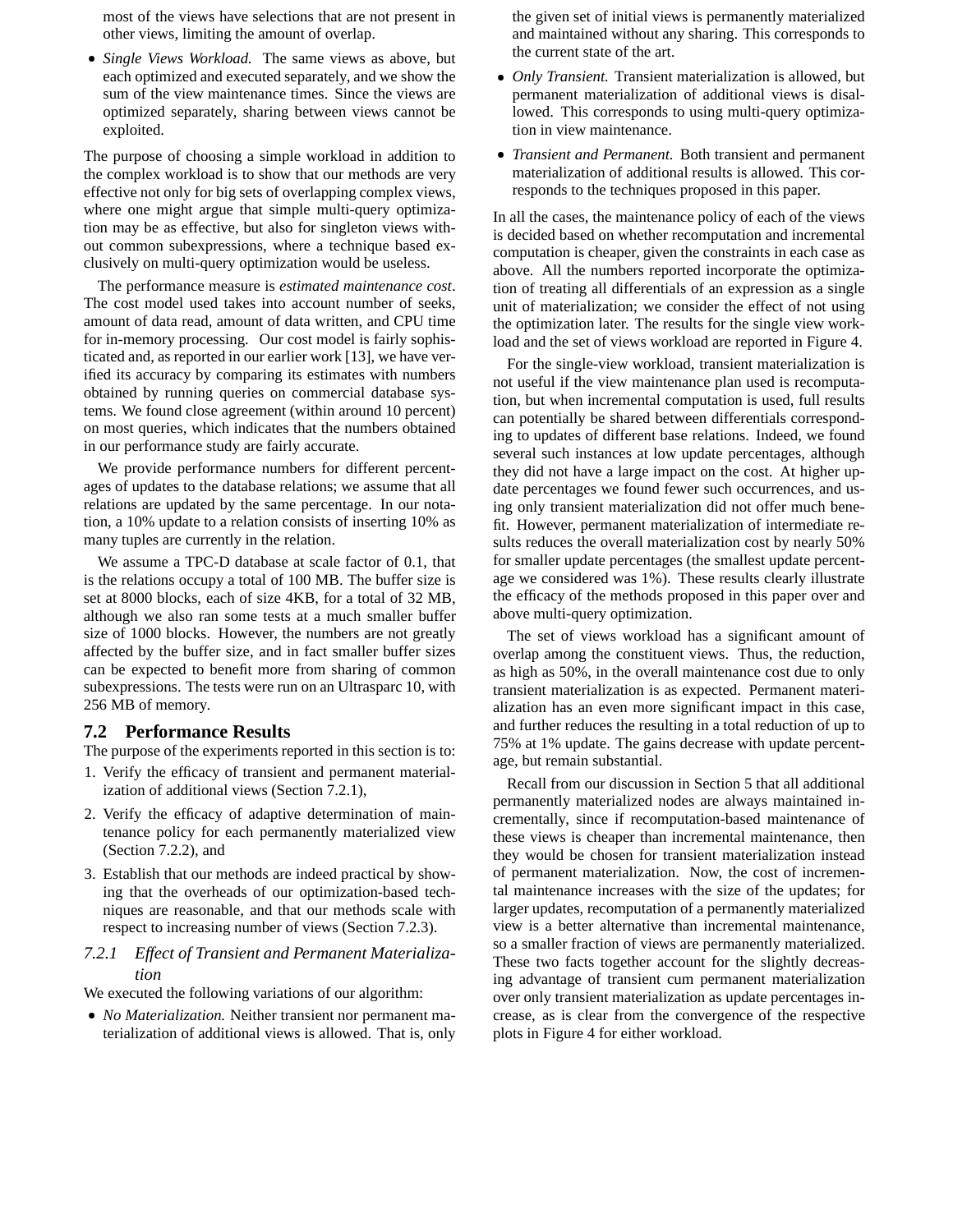

**Figure 4: Effect of Transient and Permanent Materialization**

Comparing across the two workloads reveals an interesting result: the cost of maintenance without selecting additional materialized view is less for the set of views than for the single view workload, even though they have the same set of queries. The reason is that in the case of set of views, the maintenance of a view can exploit the presence of *existing* materialized views, even without selecting additional materialized views. Our optimizer indeed takes such plans into consideration even when it does not select additional materialized views.

We also executed tests on a variant of our algorithm, which we call *no differential*, where materialization of differential results is turned off. Full results are still permitted to be materialized, and may be maintained either incrementally or by recomputation. For the single view benchmark, there is no sharing of differential results, so there was no difference. For the set of views benchmark, we found that there were significant benefits at low update percentages (where incremental computation is more likely to be used). For instance at 1% updates, the cost went up to 460 seconds from 370 seconds, or roughly 25%, when materialization of differential results was turned off. Even at 8% updates, there was an increase of about 15%, but by 13% the difference became small, since recomputation is used more often. (We omitted the plots for the "no differential" case from our graphs to avoid clutter.) These results clearly indicate the importance of materializing and sharing both differential and full results.

We also tested the effect of treating the differentials of an expression as separate units of materialization instead of considering them as a single unit. We found that this roughly doubled the time taken for greedy optimization, across the whole range of update percentage, yet yet made no significant difference to the plans generated. Thus the optimization of considering all differentials as a single unit has a significant benefit, at no cost, on all the examples we considered.

To summarize this section, to the best of our knowledge ours is the first study that demonstrates quantitatively the benefits of materializing extra views (transiently or permanently) to speed up view maintenance in a general setting. Earlier work on selection of materialized views, as far as we are aware, has not presented any performance results except in the limited context of data cubes or star schemas [4].

*7.2.2 Effect of Adaptive Maintenance Policy Selection* In the current database systems, the user needs to specify the maintenance policy (incremental or recomputation) for a materialized view during its definition [3]. In this section, we show that an *a priori* fixed specification as above may not be the a good idea, and make a case for adaptively choosing the maintenance policy for a view in an adaptive manner.

We explored the following variants of our algorithm:

- *Forced Incremental*. All the permanent materialized views, including the views given initially as well asthe views picked additionally by greedy, are forced to be maintained incrementally.
- *Forced Recomputation*. Incremental maintenance is disallowed and all the permanent materialized views are forced to be recomputed.
- Adaptive. The maintenance policy, incremental or recomputation, for each permanently materialized view is chosen based on the goal of minimizing the overall maintenance cost; one or the other may be chosen for a given view at different update percentages. This corresponds to the techniques proposed in the paper.

In all the cases, additional transient and materialized views were chosen by executing greedy as described earlier in the paper. The results of executing the above variants on each of our workloads are plotted in Figure 5.

The graphs show that incremental maintenance may be much more expensive than recomputation; the incremental maintenance cost increases sharply for medium to large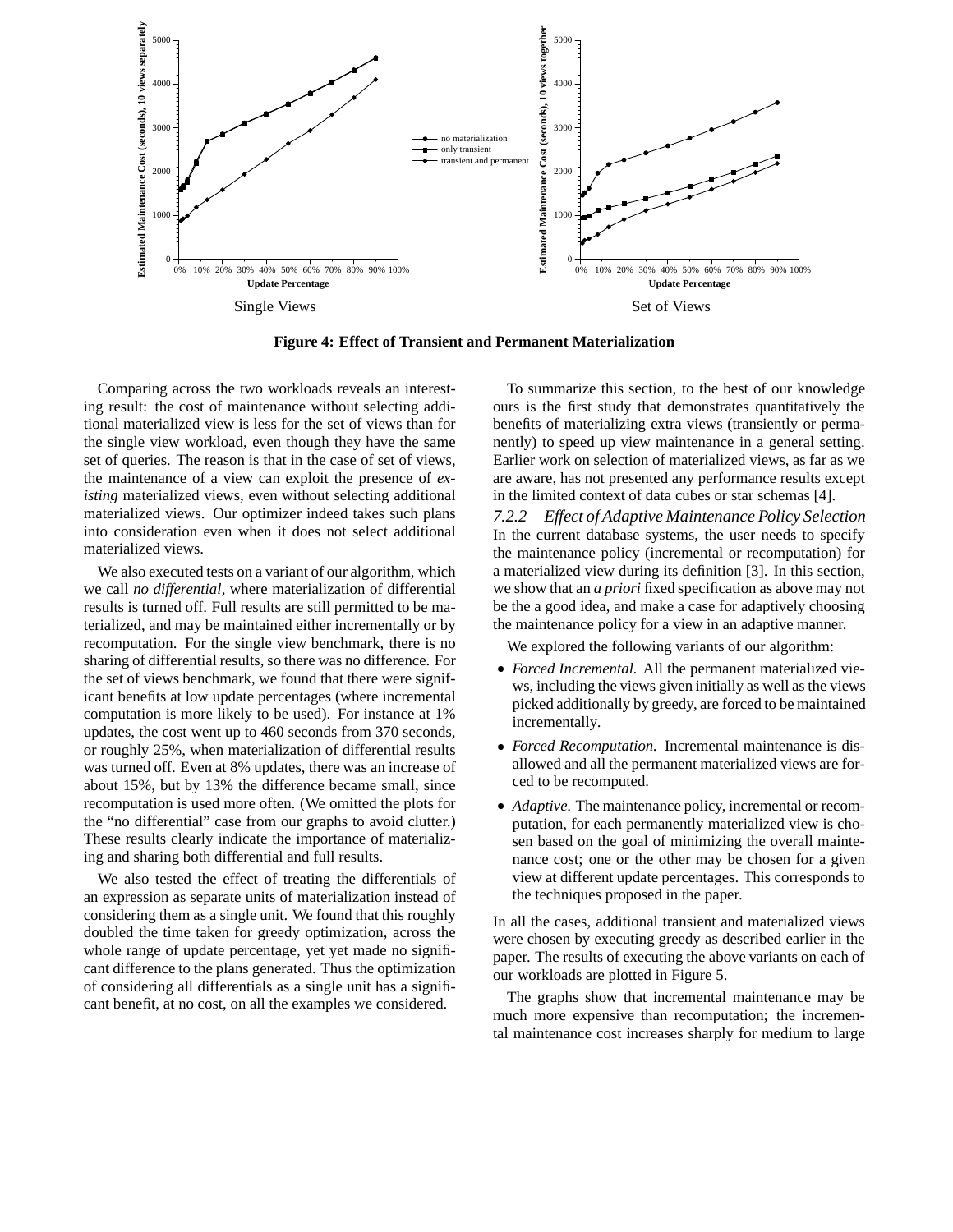

**Figure 5: Effect of Adaptive Maintenance Policy Selection**

update percentages – by even around 100% for very high update percentages. In both the workloads, the adaptive technique performs better than both forced incremental and forced recomputation; this extra improvement, by up to 30% for the single-view workload and 20% for the set of views workload, is due to its ability to adaptively choose incremental maintenance or recomputation on a per-view basis for the initial as well as additionally materialized views. However, the difference between adaptive and forced recomputation for either workload decreases slightly with increasing update percentage. This is because for large update percentages, incremental maintenance is expensive, and hence every view is recomputed.

These observations clearly show that blindly favoring incremental maintenance over recomputation may not be a good idea (this conclusion is similar to the findings of Vista [15]); and make a case for adaptively choosing the maintenance policy for each view, as done by our algorithms. The ability to mix different maintenance policies for different subparts of the maintenance plan, even for a single view, is novel to our techniques, and not supported by [15].

#### *7.2.3 Overheads and Scalability Analysis*

To see how well our algorithms scale up with increasing numbers of views and relations, we used the following benchmark. The benchmark uses 22 relations,  $R_1$  to  $R_{22}$ , with an identical schema  $(P, SP, NUM)$  denoting part id, subpart id and number. Over these relations, we defined a set of 10 views  $V_1$  to  $V_{10}$ : the view  $V_i$  was a star query on four relations  $R_1$ ,  $R_{2i}$ ,  $R_{2i+1}$  and  $R_{2i+2}$ , with  $R_1$  SP joined with  $R_{2i}$ ,  $P$ ,  $R_{2i+1}$ ,  $P$  and  $R_{2i+2}$ ,  $P$ . We then grouped these views into 10 sets, where the  $k^{th}$  set  $SV_k$  consisted of the k views  $V_1, \ldots, V_k$ , which together access  $2k+2$  relations. For each  $SV_k$  we measured (a) the memory requirements of our algorithm and (b) the time taken by our algorithm, and report the same in Figure 6.

The figure shows that the memory consumption of our

algorithm increases practically linearly with the number of views in the set. The reason for this is that the memory usage is basically in maintaining the Query DAG, and for our view set, the increase in the size of the Query DAG is constant per additional view added to the DAG (with a fixed number of base relations). The memory requirement for the view set  $SV_{10}$ , containing 10 views on a total of 22 relations, is only about 3.2 MB.

Further, addition of a new view from our view set to the Query DAG increases the breadth of the DAG, not its height (we think this is the expected case in reality – most views are expected to be of similar size and with only partial mutual overlap). Since the height remains constant, the time taken per incremental cost update (ref. Section 6.2) remains constant [13]. However, the number of these incremental cost updates grows quadratically with increasing number of views. This accounts for the quadratic growth in the time spent by our algorithm with increasing number of views, as shown in Figure 6. However, despite the quadratic growth, the time spent on the 22-relation 10-view set  $SV_{10}$  was less than a couple of minutes. This is very reasonable for an algorithm that needs to be executed only occasionally, and which provides savings of the order of 100's of minutes on each view refresh. For the set of 10 views in the set of views benchmark, the optimization time was around 20 seconds across the range of update percentages, which is quite acceptable.

Thus, we conclude that the memory requirements of our algorithm are reasonable and scale well with increasing number of views. The time taken shows quadratic growth, but this growth is slow enough to make the algorithm practical for reasonably large sets of views.

### **8. CONCLUSIONS AND FUTURE WORK**

The problem of finding the best way to maintain a given set of materialized views is an important practical problem, especially in data warehouses and data marts, where the main-